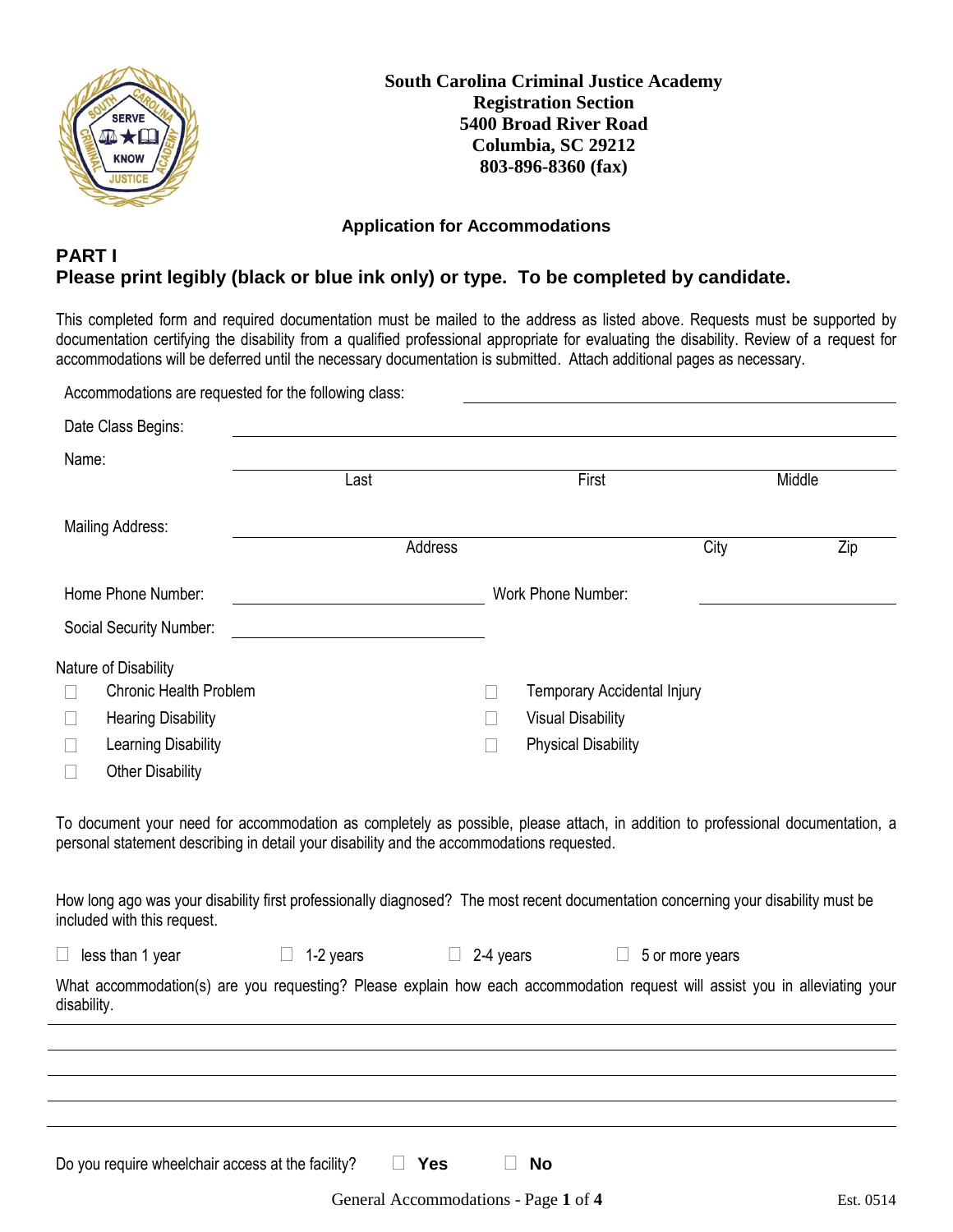If your request is for classroom accommodation(s), have you ever received a classroom accommodation(s) in the past?

| Secondary or elementary school □ Yes □ No Year(s): _____________________________                           |  |
|------------------------------------------------------------------------------------------------------------|--|
| If yes, accommodation(s) received:                                                                         |  |
|                                                                                                            |  |
|                                                                                                            |  |
| College<br>□ Yes □ No Year(s): _________________________<br>If yes, accommodation(s) received:             |  |
|                                                                                                            |  |
|                                                                                                            |  |
| Post Graduate<br>If yes, accommodation(s) received:                                                        |  |
|                                                                                                            |  |
|                                                                                                            |  |
| Prior attendance at South Carolina Criminal Justice Academy: □ Yes □ No Year(s): _________________________ |  |
| If yes, accommodation(s) received:                                                                         |  |
|                                                                                                            |  |
|                                                                                                            |  |

#### **Certification and Authorization**

Under penalties of perjury, I hereby certify that the above information is true and accurate. I understand that false information contained in this application may be cause for loss of a certification or denial of possible certification.

**Signature:** <u>Date:</u> **Date: Date: Date: Date: Date: Date: Date: Date: Date: Date: Date: Date: Date: Date: Date: Date: Date: Date: Date: Date: Date: Date: Date: Date: Date:**

I understand the South Carolina Criminal Justice Academy will use the information obtained by this authorization to determine eligibility for a reasonable accommodation with regard to training procedures and/or housing during my training. If clarification and/or further information regarding my disability or requested accommodation the documentation provided is needed, I authorize the South Carolina Criminal Justice Academy to contact the professional(s) who diagnosed the disability and/or the professional(s) who provided the documentation attached to this request and I authorize those entities to communicate with the South Carolina Criminal Justice Academy for the purpose of providing such clarification and/or further information.

**Signature: Date:**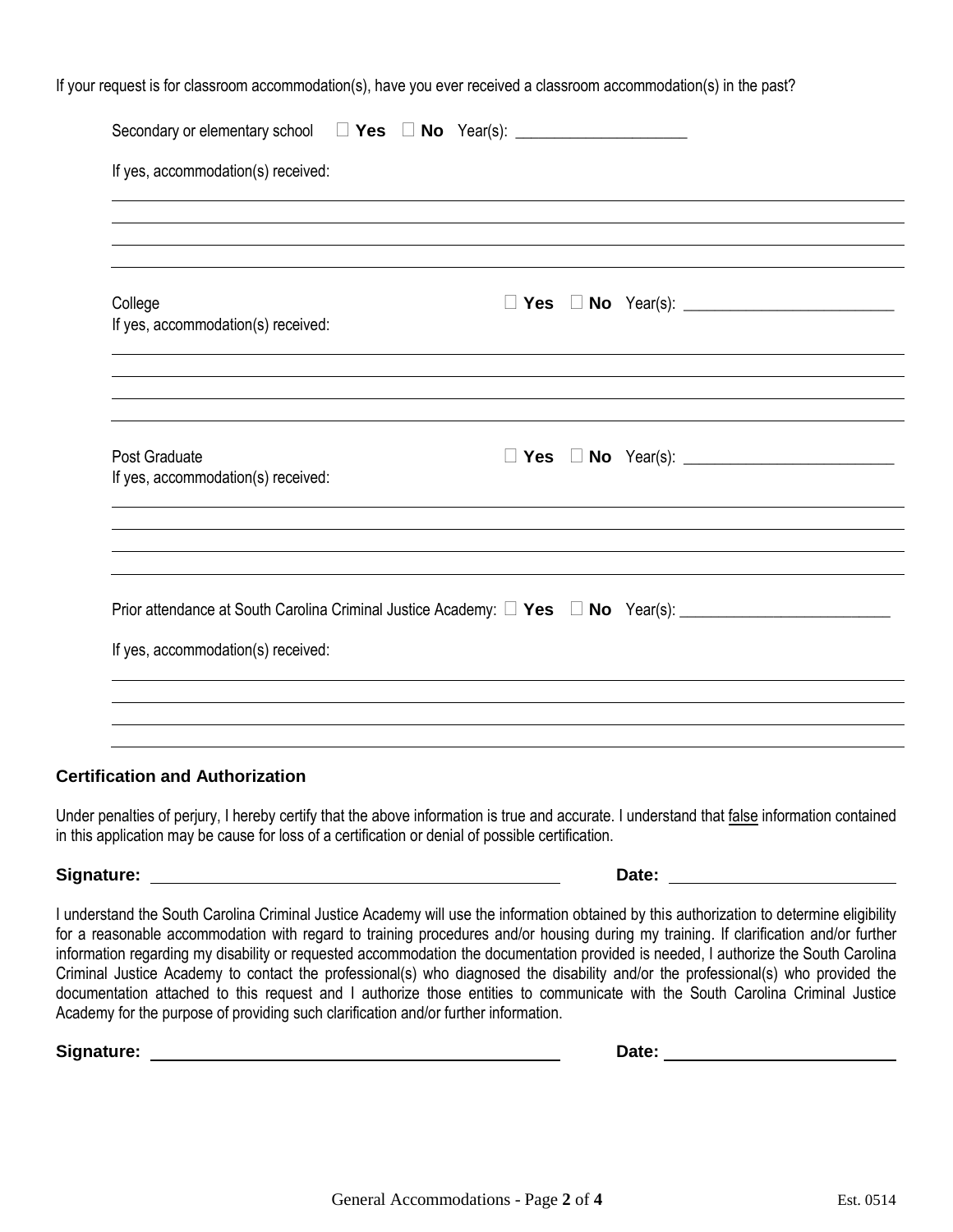## **PART II Please print legibly (black or blue ink) or type. To be completed by the Practitioner.**

Requests shall be supported by documentation certifying the disability from a qualified professional appropriate for evaluating the disability.

| Practitioner's Name:           |            |                         |        |            |
|--------------------------------|------------|-------------------------|--------|------------|
|                                | Last       | First                   | Middle |            |
| Office Address:                |            |                         |        |            |
|                                | Address    |                         | City   | Zip        |
| Office Phone Number:           |            | Office Fax Number:      |        |            |
| Type of Practice               |            |                         |        |            |
| Patient's Full Name:           |            |                         |        |            |
|                                | Last       | First                   |        | Middle     |
| Date Patient First Consulted:  |            | Date Patient Last Seen: |        |            |
|                                | mm/dd/yyyy |                         |        | mm/dd/yyyy |
|                                |            |                         |        |            |
| Diagnosis of Disability:       |            |                         |        |            |
|                                |            |                         |        |            |
|                                |            |                         |        |            |
| Name of Test(s) Used:          |            |                         |        |            |
|                                |            |                         |        |            |
|                                |            |                         |        |            |
| Length of Time with Condition: |            |                         |        |            |
| Recommended Accommodation(s):  |            |                         |        |            |
|                                |            |                         |        |            |
|                                |            |                         |        |            |

Please note:

I hereby certify that the above information is true and is given pursuant to the authorization to release information by my patient. Under penalties of perjury, I declare that the foregoing statements and those in any accompanying documents or statements are mine and that they are true. I hereby certify that I personally examined and evaluated the patient whose name appears on this form and, as a result of that evaluation, that I have completed this portion of this application and that I may be asked to verify the above information at any time.

**Signature: Date:** 

**Practitioner's License Number:** 

**Submit this form to the following address:** 

**South Carolina Criminal Justice Academy Registration Section 5400 Broad River Road Columbia, SC 29212 (803) 896-8360 (fax)**